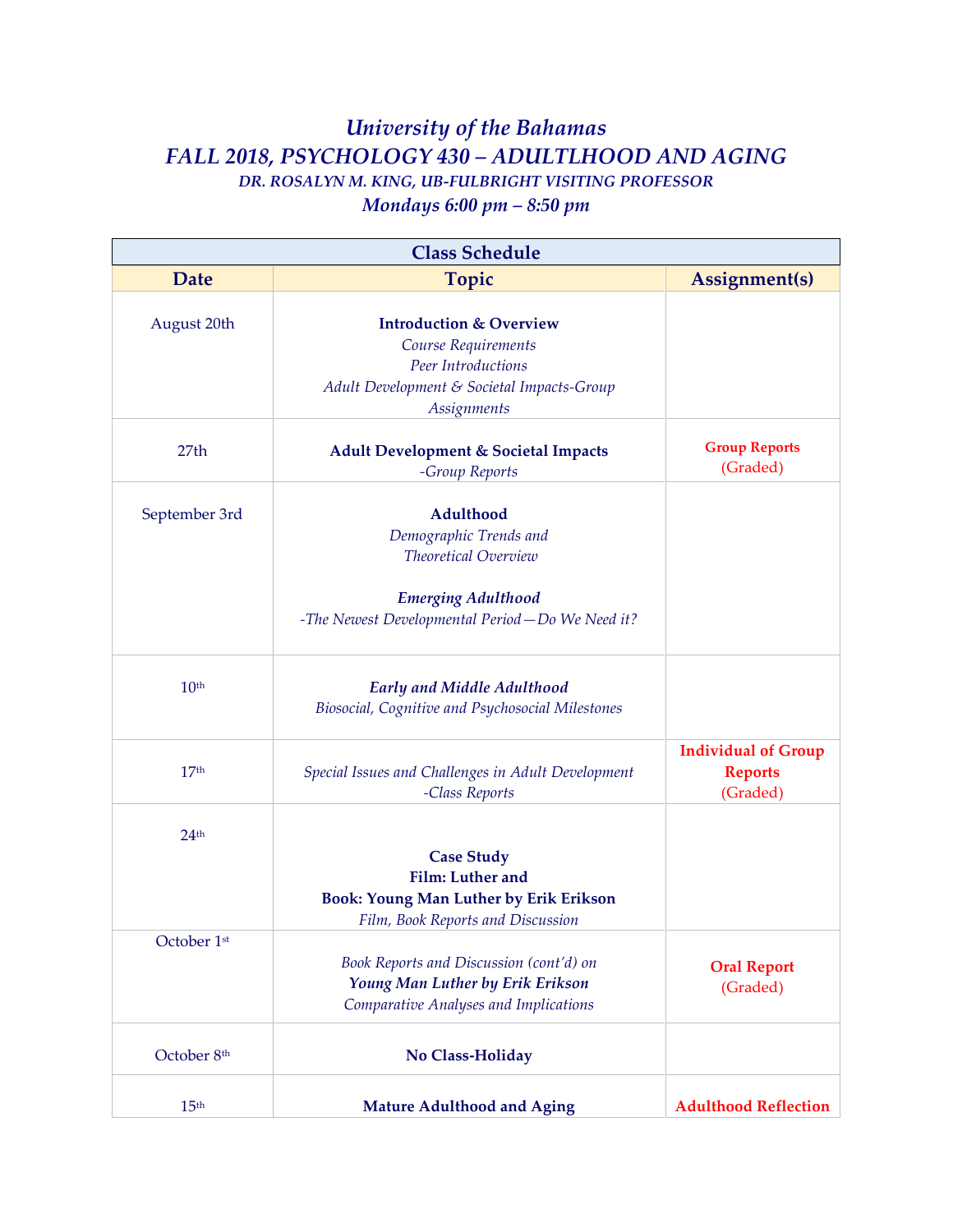|                                       | Demographic Trends and Theoretical Overview                                                  | <b>Paper Due</b><br>(Graded)                                                                           |
|---------------------------------------|----------------------------------------------------------------------------------------------|--------------------------------------------------------------------------------------------------------|
| 22 <sub>nd</sub>                      | Mature Adulthood<br>Biosocial, Cognitive and Psychosocial Milestones                         |                                                                                                        |
| 29 <sub>th</sub>                      | Special Issues and Challenges in Mature Adulthood-<br><b>Class Reports</b>                   | <b>Individual of Group</b><br><b>Reports</b><br>(Graded)                                               |
| November 5 <sup>th</sup>              | Centenarians-The Oldest Old                                                                  |                                                                                                        |
| 12 <sup>th</sup>                      | <b>Case Studies</b><br>The Blue Zones by Dan Buettner<br><b>Book Reports and Discussion</b>  | <b>Oral Report</b><br>(Graded)                                                                         |
| 19 <sub>th</sub>                      | <b>Summary and Policy Implications</b><br>for Adult and Mature Adult Development             | <b>Group Reports</b><br>(Graded)<br><b>Mature Adulthood</b><br><b>Reflection Paper Due</b><br>(Graded) |
| 26 <sup>th</sup><br>(or December 3rd) | <b>Symposium on Adulthood and Aging</b><br>-Student Presentations of Final Research Projects | <b>Oral Report</b><br>(Graded)                                                                         |

## **Assignments and Due Dates**

- **I. Pre- and Post-Research and Reflective Analyses: Oral & Digital Presentations Part 1:** Impacts on Adult Development--**August 27th** Oral Group Reports--**Up to 50 Points Part 2:** Course Summary and Policy Implications—**November 19th** Oral Group Reports--**Up to 50 Points Total Points-100**
- **II. Adulthood: Oral Book Report and 1 Written Reflection Paper Part 1:** Erikson Book-*Young Man Luther***–Up to 50 Points—October 1st Part 2:** Written Reflections on Adulthood**--Up to 50 Points—October 15th Total Points-100**
- **III. Mature Adulthood: Oral Book Report and 1 Written Reflection Paper Part 1:** Buettner Book-*The Blue Zones***–Up to 50 Points—November 12th Part 2:** Written Reflections on Mature Adults, Centenarians, Aging**–Up to 50 Points— November 19th Total Points-100**